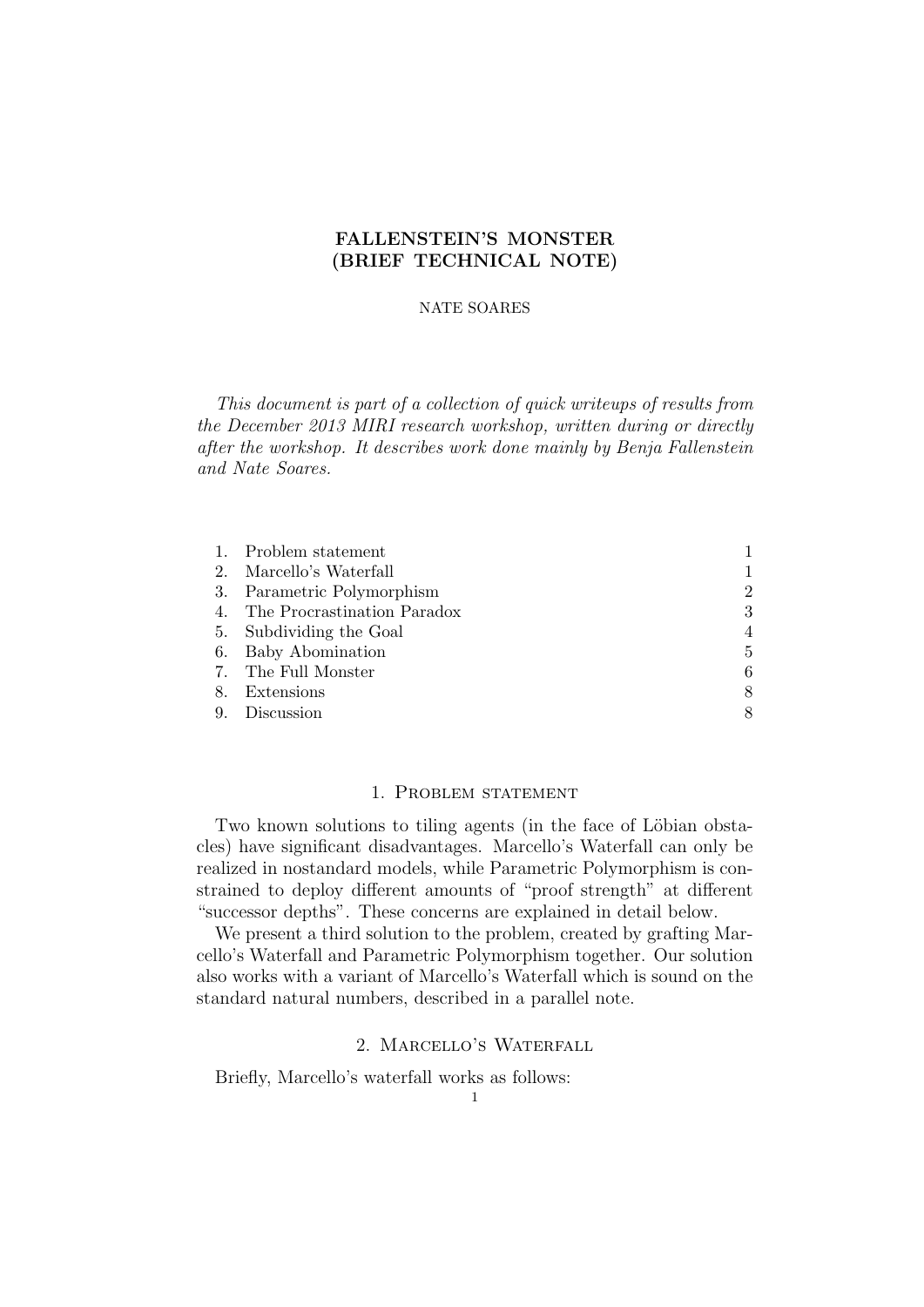Statement 1.  $\psi(n) := \neg Proof_{ZF}(n, \ulcorner \perp \urcorner)$ 

Then define a series of theories that each trust the following theories for as long as they can trust  $\psi(n)$ .

Statement 2.  $T_i := PA \cup_{\phi} \{ \psi(n) \to \Box_{T_{i+n}+} \Box \phi \}$ 

Marcello's waterfall is the first theory in this sequence, i.e.

# Statement 3.  $MW := T_0$

Assuming that ZF is consistent,  $\psi(n)$  will never be false. Thus, we have a "waterfall" of theories that each trust the next theory. MW can accept proofs in  $T_1, T_2, T_3$ , and so on. Furthermore, MW is consistent. (The proof of consistency is subtle, but essentially follows from the fact that MW is far too weak to prove ZF inconsistent.)

We can use MW to build tiling agents (each of which accept proofs proven by their successor agents). The condition for action in such agents looks like this:

# Statement 4.  $\bar{a} \implies MW \vdash \bar{a} \rightarrow G$

Here, a denotes an action,  $\bar{a}$  denotes the execution of that action, and G denotes some goal-state being achieved.

Consider an agent  $A_0$  reasoning in MW and considering the construction of an agent  $A_1$  running  $T_1$ . If  $A_0$  can verify that  $A_1$  only acts when it has proved that its actions achieve the Goal, then because  $T_0$ can trust proofs in  $T_1$ ,  $A_0$  can deduce that the construction of  $A_1$  will actually lead to achieving the goal. (See the Tiling Agents paper for formal details.)

Although  $MW$  is a moral victory over the Löbstacle, it comes with a few drawbacks. Among them is the fact that  $MW \vdash \exists n : \neg \psi(n)$ . MW has only nonstandard models (indeed, models where ZF is inconsistent). This suggests that agents running  $MW$  may be unfit for reality, wherein we believe ZF to be consistent.

Furthermore, MW succumbs to the procrastination paradox, which will be described later.

### 3. PARAMETRIC POLYMORPHISM

Briefly, parametric polymorphism is an extension of PA (augmented with a new symbol  $\kappa$ ) defined as follows:

Statement 5.  $PP := PA \cup_{\phi} {\kappa > 0} \to \Box_{PP} \ulcorner \phi \urcorner \to \phi[\kappa \setminus \kappa^{\dagger}]$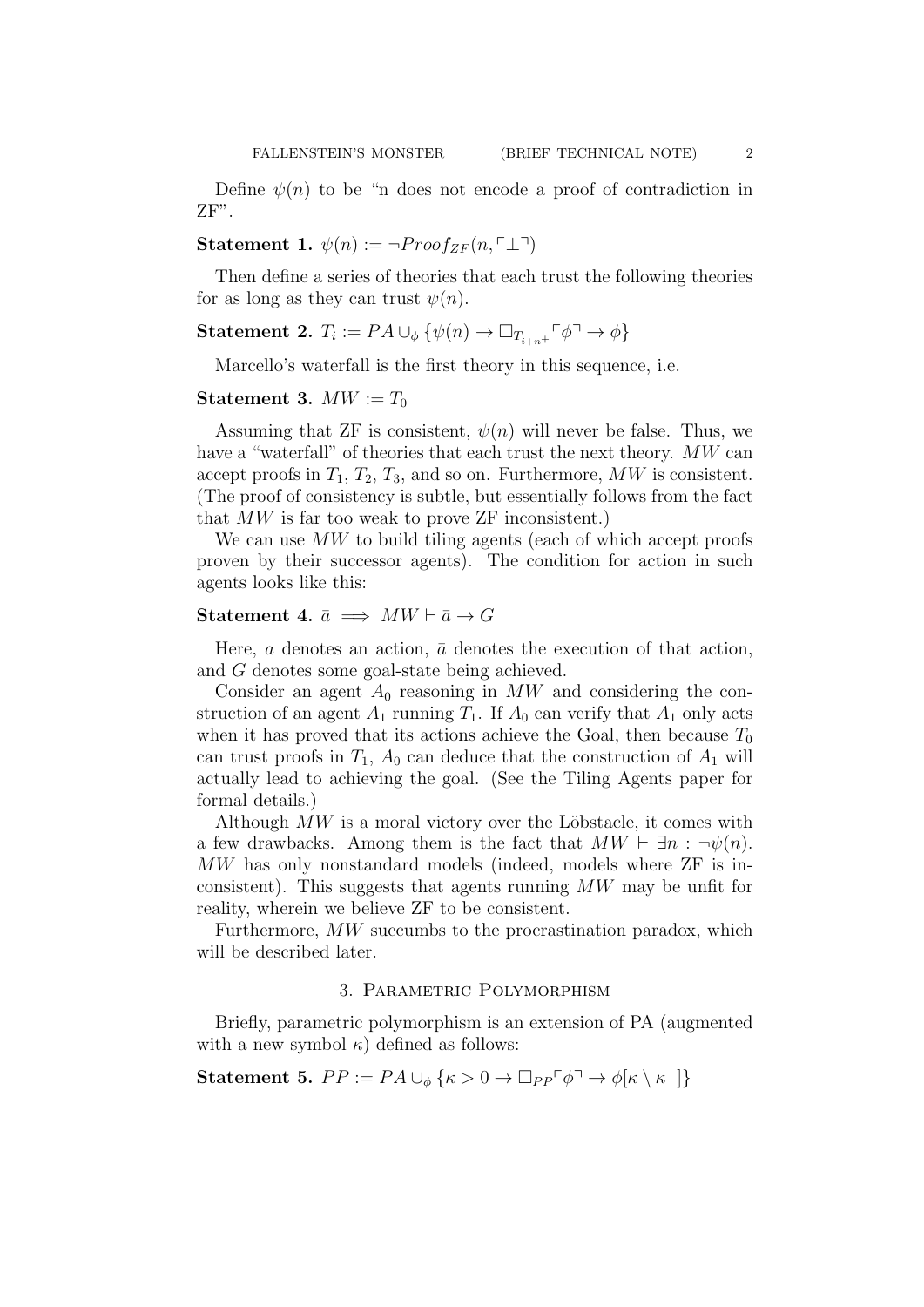In other words, whenever  $\kappa$  is positive PP is willing to trust PPproofs with one caveat: If shown a PP-proof of  $\phi$ , PP can deduce the statement  $\phi[\kappa \setminus \kappa^-]$  ( $\phi$  with all instances of  $\kappa$  replaced by  $\kappa - 1$ ).

We can construct tiling agents using PP in a world with discrete timesteps. Such agents trust proofs made by their successors, with the caveat that when their successor proves an action safe for  $\kappa$  steps the parent concludes that the action is actually safe for  $\kappa^-$  steps.

In order to express this, we use a predicate  $G(t)$  expressing that the goal has been achieved at timestep  $t$ . The condition for action then looks soething like this:

# Statement 6.  $\bar{a} \implies PP \vdash \bar{a} \rightarrow \forall t \leq \kappa : G(t)$

We require that subagents constructed by PP agents don't start running until the following timestep (and that PP agents know this). Then a PP agent is licensed to construct any other PP agent that proves its actions safe for  $\kappa$  steps: from  $\Box_{PP} \ulcorner \mathit{Safe}(\kappa) \urcorner$  a PP agent can deduce  $Safe(\kappa - 1)$ , and can conclude that the action "build an agent which is safe for  $\kappa - 1$  steps and run it in the next step" is safe  $\kappa$  steps. (For formal details, see the Tiling Agents paper.)

Parametric Polymorphism has standard models, and indeed  $\{\mathcal{N}, \kappa =$  $n$ } is a model of PP for all n. However, PP has its own problems.

Parametric Polymorphism gets "stronger" when reasoning about other PP systems. Here, we only give an informal discussion.

PP itself does not trust the soundness of PA, for PP has no access to the term  $\kappa$ . (PP may never deduce  $\kappa > 0$ .) However, when a PP agent is reasoning about the safety of its subagents, its reasoning looks something like "Either  $\kappa$  is zero and this subagent will never run, or  $\kappa$ is positive and I can prove  $\phi$  about the subagent".

The problem here is that *conditioned upon*  $\kappa$  *being positive*, PP can use  $\Box_{PA} \ulcorner \phi \urcorner \rightarrow \phi$  for any  $\phi$  not containing a  $\kappa$ . In other words, when a PP agent is reasoning about the actions of its successor agents, it can use  $PA + 1$  (PA plus a soundness schema for PA).

However, when PP agents are reasoning about their own actions, they cannot condition upon  $\kappa$  being positive, and they can only reason in PA.

As you may expect, when reasoning about sub-subagents, PP agents can use  $PA + 2$ . In general, when reasoning about subagents n levels deep, PP agents can reason in  $PA+n$ . This is strange: agents running on PP can essentially deploy  $PA + \omega$ , but they can never deploy their full strength. The amount of "proof strength" that a PP agent can deploy depends upon what level of subagent it is reasoning about.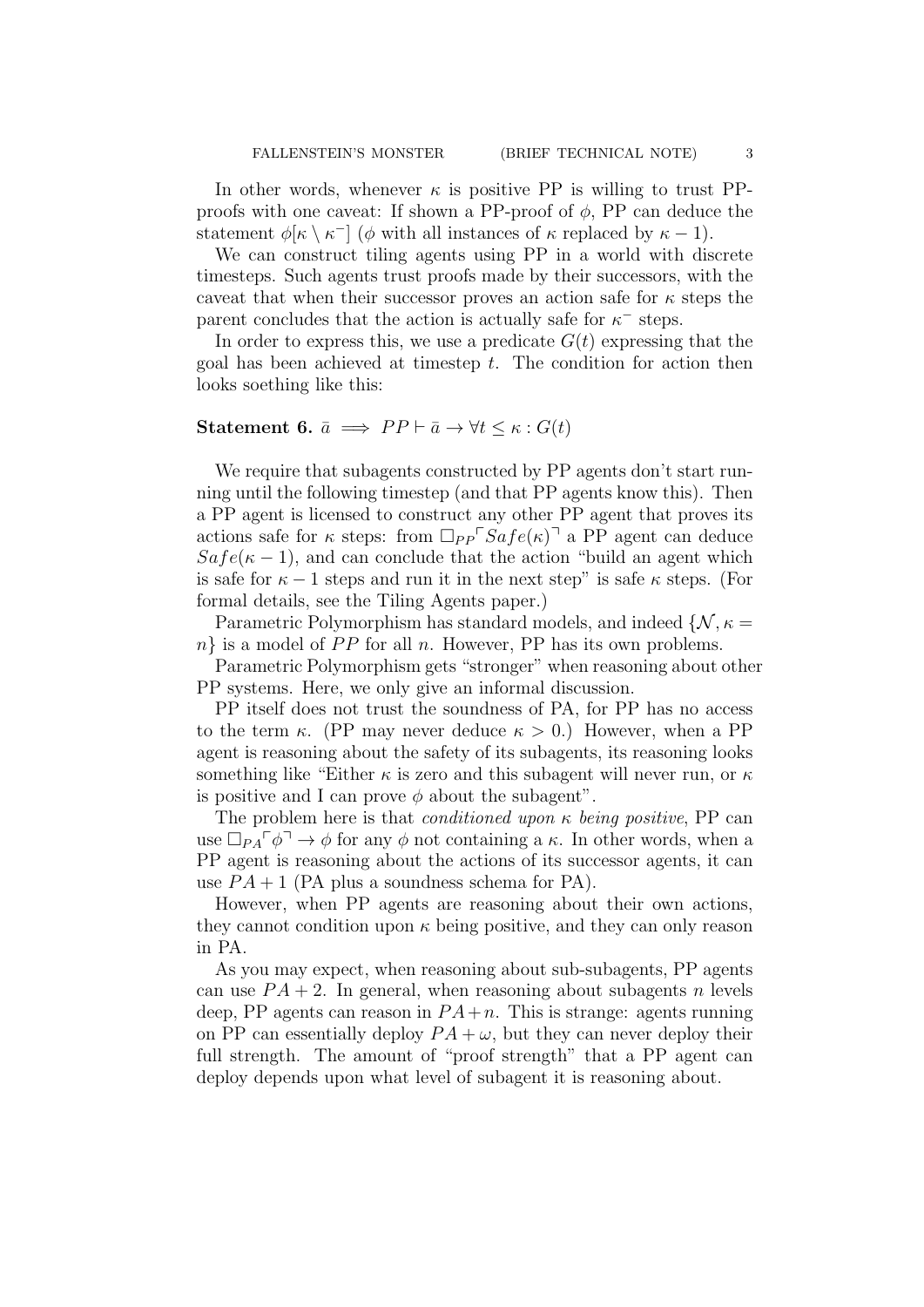This is uncomfortable, to say the least. If we are comfortable with PP deploying PA plus many soundness schemas it should be able to use the strength of PA plus many soundness schemas when reasoning about its own actions in the immediate timestep.

### 4. The Procrastination Paradox

The procrastination paradox occurs when an agent has a goal that it delagates to its subagents ad infinum, such that the goal never gets achieved. The paradox is that certain tiling agent architectures with seemingly-sane conditions of action prove that this delegation is "safe".

For example, consider a goal requiring that a button is pressed at some point in time (it does not matter when). Imagine an agent reasoning I can either press the button myself, or build a trustworthy child with the same goal. It's not hard to see how such reasoning can lead to an infinite chain of descendents, none of which actually press the button.

The procrastination paradox is explained in detail elsewhere, for now it suffices to know that Marcello's Waterfall succumbs to the procrastination paradox. Parametric Polymorphism can be made to avoid the paradox, but some new machinery will be required.

### 5. Subdividing the Goal

Parametric Polymorphism can avoid the procrastination paradox with some clevel manipulation of the goal predicate. Naively, we might try a goal predicate like

# Example 1.  $G(t) = \exists u.\overline{b(u)}$

where  $b(u)$  denotes that the button b is pressed at timestep u. Intuitively, this goal requires that at every timestep the agent can prove that there is some timestep when the button becomes pressed.

This proves too restrictive: the initial PP agent (unaware of whether  $\kappa$  is positive) must press the button immediately, and so this goal is no better than  $G(t) = b(0)$ . This is a rather unsatisfactory solution to the procrastination paradox, to say the least.

We can relax the goal somewhat to allow PP agents to construct successors who must eventually achieve the goal by restructuring the goal predicate as follows:

# Example 2.  $G(t) = t > 7 \rightarrow \exists u.\overline{b(u)}$

This allows seven timesteps before agents must prove that there is a time at which the button is pressed. Which such a goal scheme we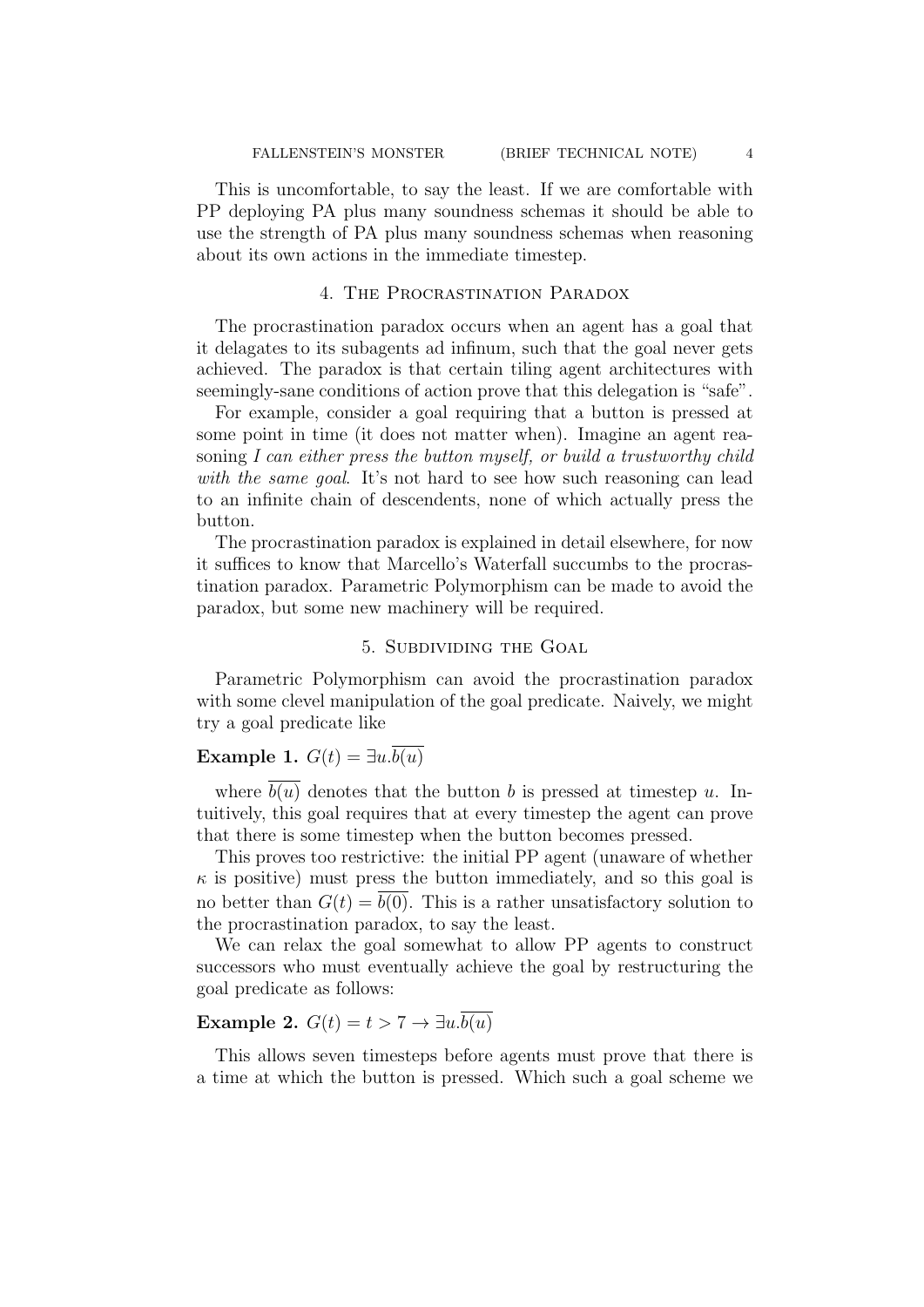can allow agents to build up to seven successors, the last of which must actually make sure that the button becomes pressed. The human programers, in dividing up the goal, must put a finite limit on the allowed successor depth.

We would like to be able to express goals of the form "successor chains may be arbitrarily large, but must be finite".

We can extend Parametric Polymorphism to allow it to express such goals. Intuitively, we will do the following: instead of baking in a fixed maximum successor depth, we will index goals using proof theoretic ordinals and require that agents only build subagents which achieve a verison of the goal function where the ordinals are decreased. Descents from infinite ordinals may be arbitrarily large, but all such descents must be finite (by the well-ordering of the ordinals).

This has the advantage that the human programmers are not "special" in that they subdivide the goal and the agent merely achieves the goal. By assigning ordinals to subgoals, the agent can divide the goal however it pleases (so long as the ordinals decrease). In this way, the humans do not possess powers which the agent knows not: rather, they merely sit one level higher than the agent on the ordinal stack.

The actual techinque will be outlined in another paper, and will not be described in detail here. A similar technique will be used in Fallenstein's Monster, but it is different enough that we delay explaining the technique until later. For now it suffices to understand that Parametric Polymorphism can subvert the procrastination paradox by means of indexing subgoals with ordinals.

#### 6. Baby Abomination

Marcello's Waterfall lives in a nonstandard universe and succumbs to the procrastination paradox, but it does not suffer from any losses of proof strength (that we yet know of). Parametric Polymorphism has standard models and avoids procrastination, but loses proof strength as its goals draw nearer. We present a third tiling agent by grafting Marcello's Waterfall onto Parametric Polymorphism in a way that achieves most of the best of both systems.

First, we will coerce Marcello's Waterfall into having nice behavior by putting it into a world with (finite but not necessarily discrete) timesteps.

We begin by noting that, though Marcello's Waterfall is unsound, it is " $\Pi_1$  sound". If a  $\Pi_1$  statement is not true then there is a  $\Sigma_1$ statement exhibiting its falsity which Marcello's Waterfull can find. Because the waterfall is consistent, it cannot prove false  $\Pi_1$  statements,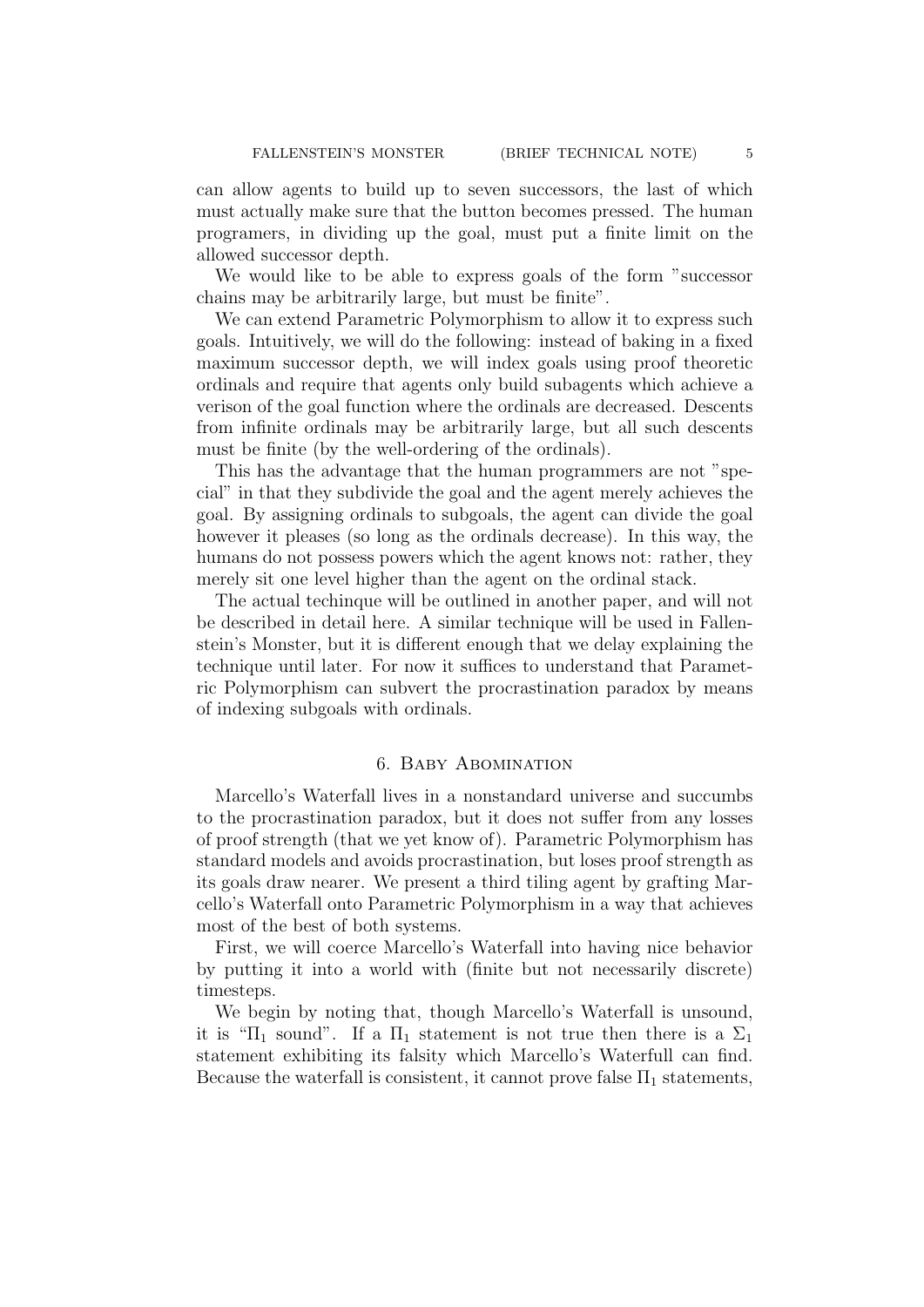and is thus sound for  $\Pi_1$  sentences. (Furthermore, a result from the December workshop described in a note parallel to this one describes how a sound version of the waterfall can be constructed in which each level merely shows the  $\Pi_1$  instances of the soundness schema for the next level, rather than all instances, which is sufficient for our purposes here.)

Second, we subdivide the goal G into  $G(t)$ , where t is a timestep. Now consider an agent with the following condition for action:

### **Proposal 3.**  $\bar{a} \implies MW \vdash \bar{a} \rightarrow \forall t : G(t)$

This agent only executes action a in the case that Marcello's Waterfall  $(MW)$  derives that the execution of a results in the goal being achieved on each timestep. Thus, for example, the goal "press the button" might be expressed as

# Example 4.  $G(t) = t > 7 \rightarrow \exists u < t : \overline{b(u)}$

In other words, "After time seven, there is a proof that at some time before t the button was pressed".

In order for this to work, we require that there is only a finite amount of computation allowed per timestep. (Otherwise, MW could find a proof of inconsistency in ZF and use it to exhibit a nonstandard proof that its successor will halt and press the button.) Assuming ZF is consistent, MW can find no such proof with finite computation, and thus MW can only find trustworthy proofs that there is a time when the button is pressed.

This is a tiling agent that avoids the procrastination paradox so long as humans have subdivided the goal. This is not a particularly satisfactory solution, as you can hardly say you've solved the procrastination paradox when you change the goal from "press the button in some timestep" to "press the button before this timestep".

We can do better.

### 7. The Full Monster

Before we exhibit the full monster, we must introduce some new notation and make more explicit this idea of "subdividing our goals".

Firstly, we divide our goals into discretely many subgoals Goals, which we denote by q. (Thus, we will quantify like  $\forall q \in \text{Goals}$ .) We assume Goals is countable and that we have a fixed enumeration of the goals.

Secondly, we assign each subgoal an ordinal describing the "postponabilitiy" of the goal. Intuitively, this describes the successor depth allowed when achieving the subgoal. It may, however, be an infinite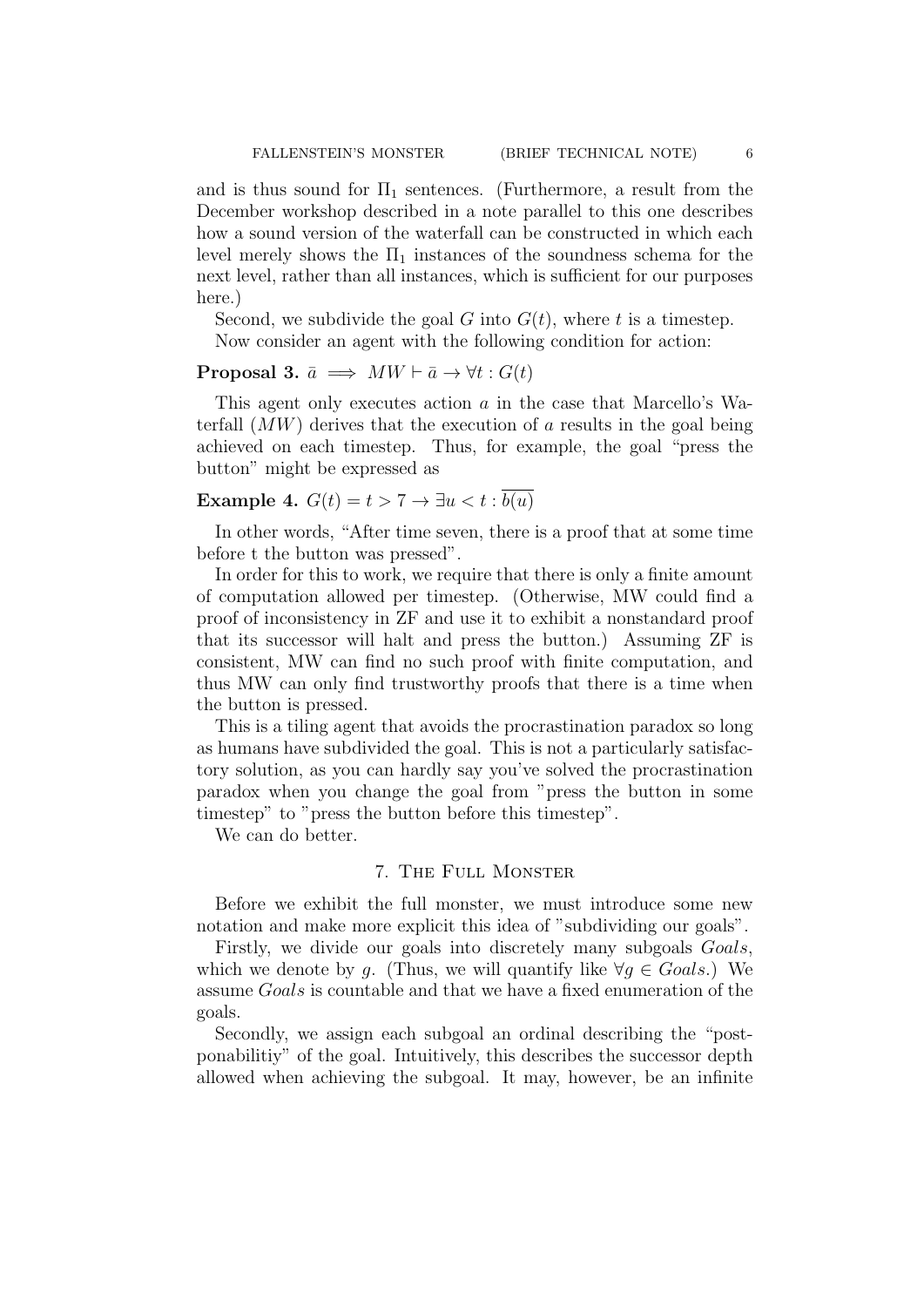ordinal, thus allowing goals to be postponed for arbitrarily long (but ultimately finite) amounts of time. We will write this as  $Ord(q)$ . We require that the range of Ord is restricted to countable ordinals, for simplicity. We also require that the function  $Ord$  is "nice" in the following way:

Let U denote the Grothendeick universe corresponding to the smallest inaccessible cardinal  $\kappa$ . We require that  $Ord$  must be absolute for U. Formally,  $ZFC \vdash \forall \alpha < \kappa : Ord(\alpha) \leftrightarrow Ord^U(\alpha)$ , where  $Ord^U$  is obtained by replacing all quantifiers  $\forall x$  and  $\exists x$  by  $\forall x \in U$  and  $\exists x \in U$ . Intuitively, this requires that the behavior of  $Ord$  does not depend upon the inaccessible cardinals in the universe.

Next, we introduce a predicate Achieves which takes a goal and a natural number and indicates whether the given goal has been achieved at the given timestep.

Then we introduce a predicate  $Inacc(\alpha)$  which states that there exists some strictly increasing function from  $\alpha$  onto inaccessible cardinals.

For example, when  $q$  is the goal requiring that the button be pressed, we might have the following function expressing that  $q$  has been achieved at time t:

# Example 5.  $Achieves(q, t) = \exists n < t : b(n)$

Finally, we are going to require that the agent not only execute an action  $a$ , but exhibit a program  $c$ . This program takes goals as input and gives as output natural numbers. This program will not actually be run, but the agent must be able to prove that it halts when run on any given goal.

We are now ready to graft a new arm onto the monster. Here is our condition for action:

**Proposal 6.** 
$$
(a, c) \implies MW \vdash \bar{a} \to \forall g : \text{Achieves}(g, c(g))
$$
  
 $\land ZFC + \text{Inacc} \vdash \forall g \in \text{Goals} : \text{Inacc}(\text{Ord}(g)) \to \text{Halts}(c(g))$ 

Translated, the agent is licensed to execute action a and exhibit program c whenever it meets the following two conditions:

- (1) Marcello's waterfall proves actions are only taken when each goal q is achieved within  $c(q)$  timeusteps
- (2)  $ZFC + Inacc$  proves that for each goal q, if there are indeed  $Ord(q)$  inaccessible cardinals then  $c(q)$  halts.

Assuming  $c(q)$  halts at some standard time, it is easy to see that this agent will take actions only when it knows that taking the actions will cause the goals to be achieved before some standard time. Notice that the proof that  $c(q)$  halts is done in ZFC, not the unsound MW.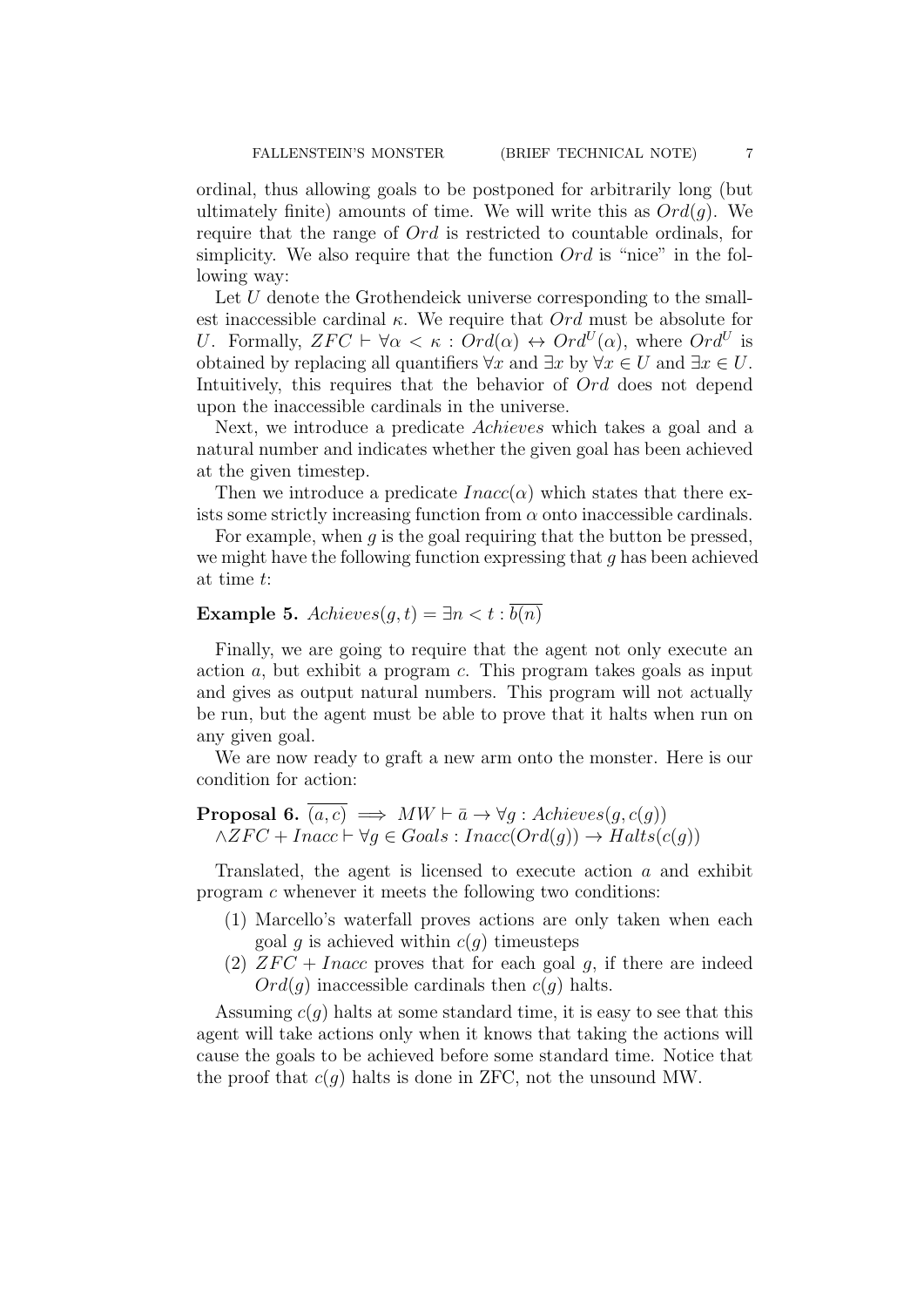Let's take a look at how such agents can tile. Intuitively, a parent agent  $A_0$  can only license the construction of a child agent  $A_1$  when the parent trusts the child's proofs that the goals will be achieved and when the parent trusts that the child's counter program will halt.

 $A_0$  is able to achieve trust that the goals will be achieved via Marcello's Waterfall. Furthermore,  $A_0$  can only conclude  $Inacc(Ord(g)) \rightarrow$  $Halts(c_1(g))$  when it trusts its child's proof of the same. This trust can only be achieved when the child exhibits a proof of  $Innac(\beta) \rightarrow$  $Halts(c_1(g))$  for  $\beta < Ord(g)$ .

This follows from the fact that for all  $\phi$  absolute for U,

Statement 7.  $ZFC \vdash \Box_{ZFC} \forall n \in \mathbb{N} : \Box \forall \alpha : Inacc(\alpha) \rightarrow \phi(\bar{n}) \Box \rightarrow \forall \alpha :$  $Inacc(\alpha^+) \to \phi(n)$ 

Intuitively, ZFC can only "unwrap" statements of the form  $\Box$  Inacc( $\beta$ )  $\rightarrow \phi$ <sup>-1</sup> into  $Inacc(\alpha) \to \phi$  when  $\beta < \alpha$ . Thus, agents using the above condition for action only trust successor agents that prove they halt using strictly less strength. By the well-ordering of ordinals, we conclude that successor chains must be finite (even if they may be arbitrarily large).

#### 8. EXTENSIONS

Such an agent can be extended to allow its successors to make observation by allowing the program c to accept as input the observation vector, so long as it can exhibit a proof that c halts on all possible inputs.

#### 9. Discussion

This system (Fallenstein's Monster) has the same strength at all timesteps when reasoning about which actions achieve which goals. At the same time, it only approves of successor agent chains that use progressively less power to prove that they will eventually achieve the goals, in a manner that guarantees all goals will be achieved in some finite amount of time.

Also, the nonstandardness of Marcello's Waterfall is largely mitigated by requiring that the agent prove a  $\Pi_1$  statement and may only use finite computation. Furthermore, we only need the soundness schema to hold on  $\Pi_1$  formulas, which means that we can in fact use the sound version of Marcello's waterfall described in a parallel note.

Overall, this agent combines most of the best properties of both Marcello's Waterfall and Parametric Polymorphism.